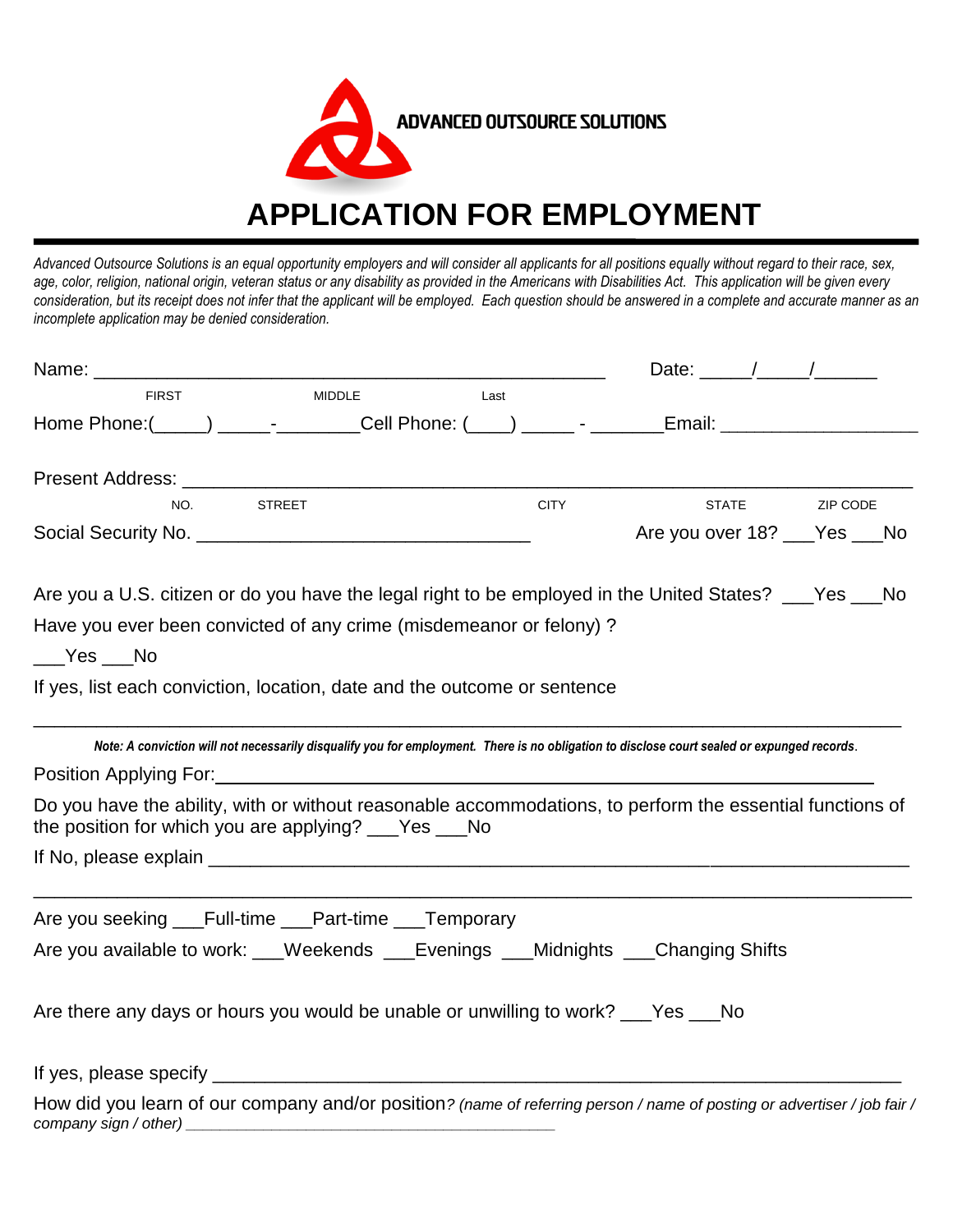| <b>EDUCATION:</b> Circle the highest grade completed: 10 11 12 13 14 15 16 17 18 19<br>If hired, could you furnish proof of a High School Diploma or G.E.D.? ___Yes ___No |                    |  |
|---------------------------------------------------------------------------------------------------------------------------------------------------------------------------|--------------------|--|
| List the name and address of high school, college, university, technical school: __________________                                                                       |                    |  |
|                                                                                                                                                                           |                    |  |
| <b>MILITARY SERVICE:</b> Have you ever served in the military? ___Yes ___No                                                                                               |                    |  |
|                                                                                                                                                                           |                    |  |
|                                                                                                                                                                           |                    |  |
| <b>EMPLOYMENT EXPERIENCE: (List in order from most recent employment)</b>                                                                                                 |                    |  |
|                                                                                                                                                                           |                    |  |
|                                                                                                                                                                           |                    |  |
|                                                                                                                                                                           |                    |  |
|                                                                                                                                                                           |                    |  |
|                                                                                                                                                                           |                    |  |
|                                                                                                                                                                           |                    |  |
|                                                                                                                                                                           |                    |  |
|                                                                                                                                                                           |                    |  |
|                                                                                                                                                                           |                    |  |
|                                                                                                                                                                           |                    |  |
|                                                                                                                                                                           |                    |  |
|                                                                                                                                                                           |                    |  |
|                                                                                                                                                                           |                    |  |
|                                                                                                                                                                           |                    |  |
|                                                                                                                                                                           |                    |  |
|                                                                                                                                                                           |                    |  |
|                                                                                                                                                                           |                    |  |
|                                                                                                                                                                           |                    |  |
|                                                                                                                                                                           |                    |  |
| REFERENCES: Give three references, preferably co-workers or friends:<br>Relationship<br>Name<br>Phone                                                                     | <b>Years Known</b> |  |
|                                                                                                                                                                           |                    |  |
| $\overline{2}$                                                                                                                                                            |                    |  |
|                                                                                                                                                                           |                    |  |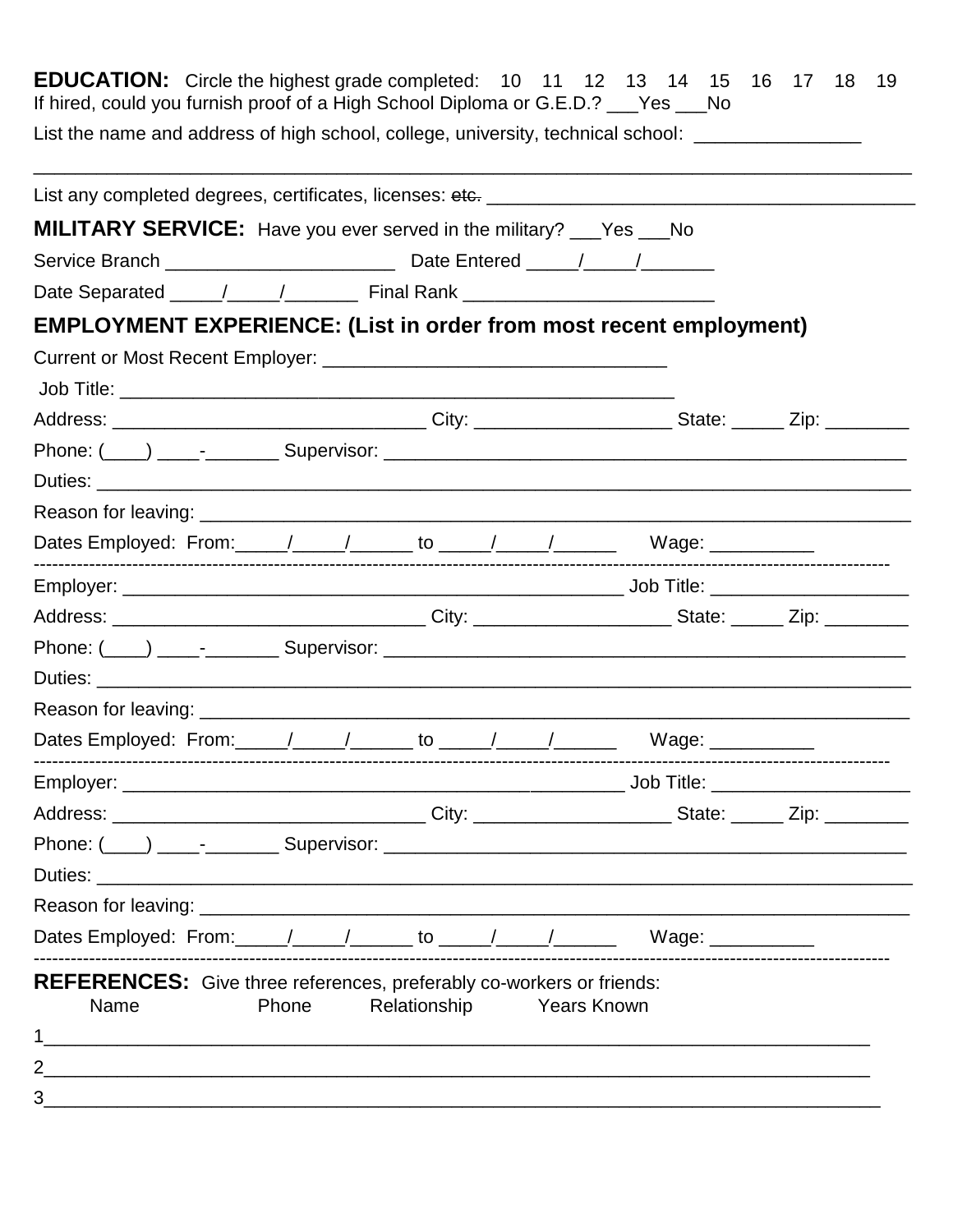## **APPLICANT'S STATEMENT:**

I certify that answers given herein are true and complete to the best of my knowledge. I understand that I am not obligated to disclose court sealed or expunged records of conviction or arrest.

I authorize investigation of all statements contained in this application for employment as may be deemed necessary on arriving at an employment decision.

I hereby authorize Advanced Outsource Solutions. to contact any company, school, institution, or individual it deems appropriate to investigate my employment history, character and qualifications and I give my full and complete consent to their revealing any and all information they wish as a result of this investigation. In addition, I hereby waive my right to bring cause of action against these individuals for defamation, invasion of privacy or any other reason because of their statements.

I agree, if I am employed, that I will abide by all the rules and regulations of the company, including compliance with company drug free workplace policy. I understand that my taking of drug and alcohol tests, when given pursuant to company policy, are a condition of continued employment and refusal to take such tests when asked will be grounds for my immediate termination.

I certify that I have never been terminated from employment or convicted of a crime due to unauthorized physical contact, abuse or neglect of a person with a disability, child or elderly person.

**I** hereby understand and acknowledge that, unless otherwise defined by applicable law, any employment relationship with this organization is of an "at will" nature, which means that the Employee may resign at any time and the Employer may discharge Employee at any time with or without cause. It is further understood that this "at will" employment relationship may not be changed by a written document or by conduct unless such change is specifically acknowledged in writing by an authorized executive of this company. Nothing on this application is intended to create or infer a contractual relationship.

In the event of employment, I understand that false or misleading information given in my application or interview(s) may result in discharge.

This application for employment shall be considered active for a period of time not to exceed six months.

Signature of Applicant Date **Date** 

 $\frac{1}{2}$   $\frac{1}{2}$   $\frac{1}{2}$   $\frac{1}{2}$   $\frac{1}{2}$   $\frac{1}{2}$   $\frac{1}{2}$   $\frac{1}{2}$   $\frac{1}{2}$   $\frac{1}{2}$   $\frac{1}{2}$   $\frac{1}{2}$   $\frac{1}{2}$   $\frac{1}{2}$   $\frac{1}{2}$   $\frac{1}{2}$   $\frac{1}{2}$   $\frac{1}{2}$   $\frac{1}{2}$   $\frac{1}{2}$   $\frac{1}{2}$   $\frac{1}{2}$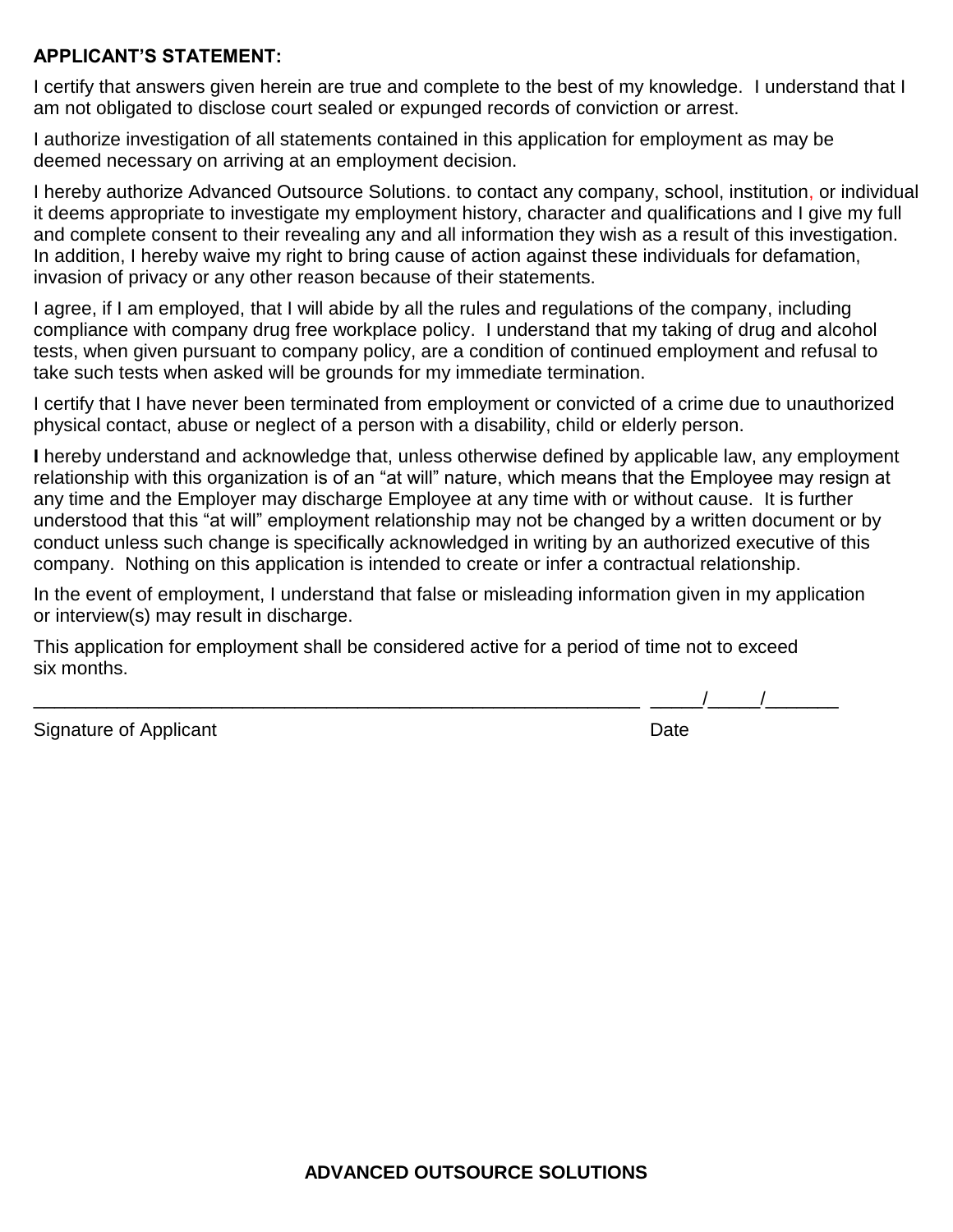## **EQUAL OPPORTUNITY/ AFFIRMATIVE ACTION DATA REQUEST**

The completion of the following information is optional. This information will be used for statistical purposes only and will not affect a final decision regarding employment.

**Gender: (Please check one) Disability Information: (check one)**

| Female                                                                   |             | Person with a disability                                                                                                                             |  |  |
|--------------------------------------------------------------------------|-------------|------------------------------------------------------------------------------------------------------------------------------------------------------|--|--|
| Male                                                                     |             | Person without a disability                                                                                                                          |  |  |
| Race / Ethnic Information: (Please check one)                            |             |                                                                                                                                                      |  |  |
| White                                                                    |             |                                                                                                                                                      |  |  |
| <b>Black or African American</b>                                         |             |                                                                                                                                                      |  |  |
| __ Hispanic or Latino                                                    |             |                                                                                                                                                      |  |  |
| Asian                                                                    |             |                                                                                                                                                      |  |  |
| American Indian or Alaskan Native                                        |             |                                                                                                                                                      |  |  |
| Native Hawaiian or Other Pacific Islander                                |             |                                                                                                                                                      |  |  |
| Two or More Races                                                        |             |                                                                                                                                                      |  |  |
| Veteran Status: (please check any that apply)<br><b>Disabled Veteran</b> | disability) | (A veteran who is entitled to compensation or who was<br>discharged or released from active duty because of a service connected                      |  |  |
| Armed Forces Service Medal Veteran                                       |             | (A veteran who while serving in an active duty military<br>operation was awarded an Armed Forces service medal pursuant<br>to Executive Order 12985) |  |  |
| <b>Recently Separated Veteran</b>                                        |             | (A veteran who ended active duty within the last 3 years)                                                                                            |  |  |
| <b>Other Protected Veteran</b>                                           |             | (A veteran who served active duty during a war, campaign or expedition<br>where a campaign badge has been authorized)                                |  |  |
| Name:                                                                    |             | Date:                                                                                                                                                |  |  |

Position Applied For: Manual According to the Applied Service of Applied Service Contract on the Application of Application of Application of Application of Application of Application of Application of Application of Appli